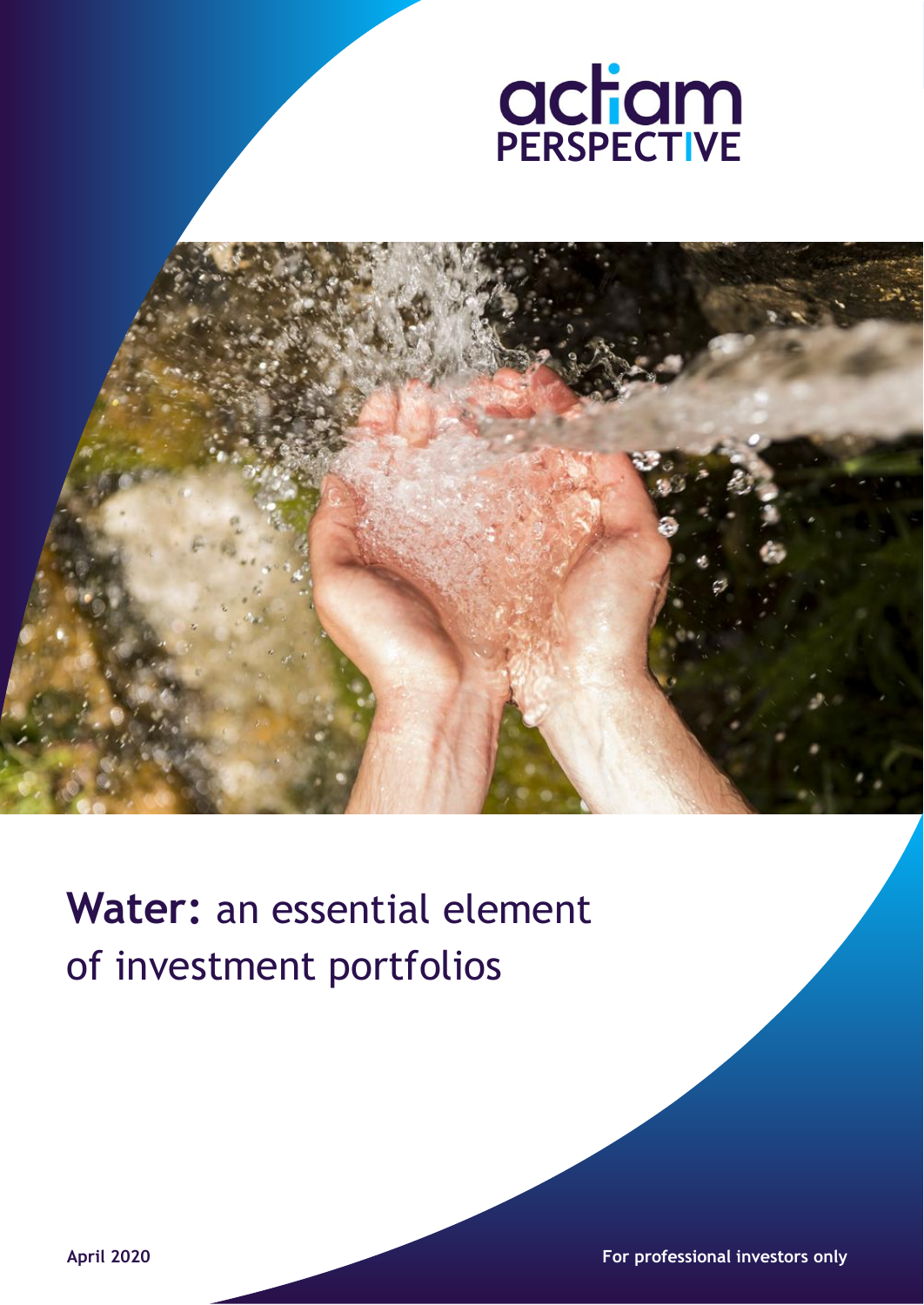# actam

What if you are one of the 700 million low income people on this world for whom social distancing is virtually impossible, you cannot afford to miss a day at work or you do not have access to abundant (clean) water or soap to limit the spread of the COVID-19 virus?

## **WASH AT THE CORE OF HUMAN CAPITAL**

Although the planet has an abundance of water, less than 1% of the world's fresh water resources are readily available for human consumption. This supply is still sufficient but threatened by pollution, climate change and increasing demand from an ever growing global population. Today, 2.2 billion people still lack access to safely managed drinking water services and 4.2 billion people lack safely managed sanitation services (UNWater.org). Due to poor infrastructure, investment and planning, every year millions of people — most of them children — die from diseases associated with inadequate water supply, sanitation and hygiene (UN, 2018). It is therefore not without reason that water crises hit the Economic Forum top 5 global risks in terms of impact year-onyear.

Insufficient WASH resources impose a wide variety of risks, ranging from diseases to hindering school attendance and from violence to impacting lives of those with a disability. On the other hand, positive WASH outcomes also spill over to many other development issues such as health, environment, education, gender equality, disability, tourism and economic growth.

# **A CRYSTAL CLEAR BUSINESS CASE**

The business opportunities in WASH are very diverse due to the locality of the availability, affordability and quality of water and on the level of access to products and services. Even though the context is diverse, the business case is straightforward. The monetary cost of a lack of access to WASH is estimated to be rising and to have cost the global economy in excess of US\$229.9 billion in 2015 (Water Action Hub, 2016). The World Bank (2016) says promoting good hygiene is one of the most cost-effective health interventions that exists. A study by the World Health Organisation (WHO, 2018)) found that the global economic return on sanitation spending is US \$5.5 per US Dollar invested. And from another WHO (2018) study we found that WASH is the most effective investment strategy in health (based on available data sources per category in this study) with six lives saved per US \$100 invested. Besides the direct effects, water related companies play an important role in providing solutions that will contribute to both mitigating and adapting to the climate crisis by providing clean water and addressing resource scarcity.

#### **Water, Sanitation & Hygiene: A context**

Safe water, sanitation and hygiene (collectively known as WASH) is crucial for human health and well-being, declared a human right in 2010 and a facilitator of access to other rights and development goals. WASH is therefore both an end in itself - reflected in four out of seventeen SDGs - as well as a driver of broader SDG progress.

### **Human right to water**

Obliges governments to ensure that people can enjoy clean, available, acceptable, accessible, and affordable water and sanitation. It is inextricably related to the right to the highest attainable standard of physical and mental health, as well as the right to life and human dignity (Human Rights Council).

## **SDGs directly related to WASH**

**Ilniversal Batunebs** equitable access



Provide safe learning environments  $for all$ 



Equal rights to basic services



Access to quality essential health care services

### **FINANCING OPPORTUNITIES FOR SAFE WATER, SANITATION AND HYGIENE**

The global water market is projected to reach a total value of US \$914.9 billion in 2023, according to the latest 2018-2023 forecasts published by Global Water Intelligence (GWI, 2018). A 2016 analysis by the World Bank estimates that US \$114 billion per year of capital investments will be required to meet universal access to safely managed water and sanitation services by 2030. The capital required can be deployed by companies working in various solution areas to tackle the water crises and guarantee future availability, quality and affordability. Such companies have the ability to provide significant financial returns as well sustainable impact through a variety of financing instruments and can be scaled with the right form of additional supporting mechanisms. In essence, investments in WASH comprise a very heterogeneous range of activities, therefore, the WASH sector financing needs can be structured in variety of financial instruments ranging from project finance, fixed income to equity related.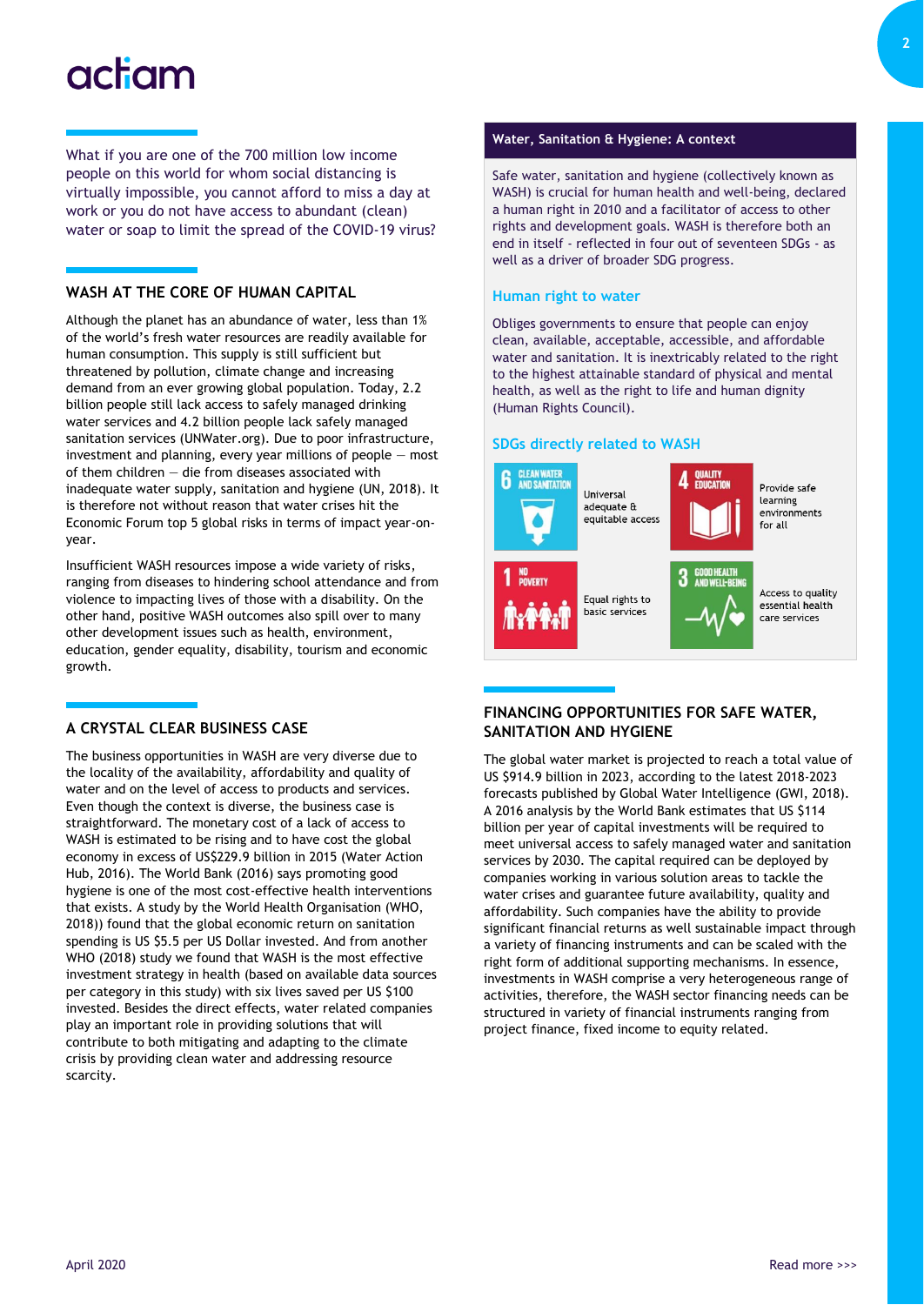# actiam

| <b>Bankable companies</b>                                                                                                                                                                  |                                                                                                                                                                         |                                                                                                                              |
|--------------------------------------------------------------------------------------------------------------------------------------------------------------------------------------------|-------------------------------------------------------------------------------------------------------------------------------------------------------------------------|------------------------------------------------------------------------------------------------------------------------------|
| Water                                                                                                                                                                                      | Sanitation                                                                                                                                                              | <b>Hygiene</b>                                                                                                               |
| Water and Waste Water Utilities -<br>Companies managing infrastructure and<br>delivery of water and/or treating waste<br>water for reuse or safe remediation back<br>into the environment. | Sanitation facilities - Companies engaged in<br>the construction of safe sanitation facilities<br>and in the education of construction<br>workers.                      | Hygiene products - Companies locally<br>producing or selling hygiene products for<br>personal care and professional hygiene. |
| Water Infrastructure - Companies providing<br>pipes, pumps, seals and valves as well as<br>design, engineering and construction<br>services.                                               | Solid waste - Companies involved in the<br>safe collection, transportation, segregation<br>and treatment of solid waste or in its<br>related supply chain management.   |                                                                                                                              |
| Water Technology - Companies providing<br>filtration, disinfection, test and<br>measurement products and metering.                                                                         | Recycling & upcycling - Companies<br>developing opportunities linked to the<br>WASH sector such as toilet-linked biogas<br>units and non-chemical fertilizer producers. |                                                                                                                              |

| <b>Financing instruments</b>                                             |                                                                                                                        |
|--------------------------------------------------------------------------|------------------------------------------------------------------------------------------------------------------------|
| Financing vehicles for private investors                                 | Supportive measures available/under development                                                                        |
| Project finance                                                          | Technical assistance, enterprise development support & awareness<br>raising (e.g. by WASTE & Finish Society)           |
| Sanitation Impact Bond (see highlight on FINISH Mondial)                 | Performance based interest discount on loans (see highlight on<br>FINISH Mondial)                                      |
| Financing through MFI activities                                         | Risk sharing (e.g. IFC and Central Bank of India)                                                                      |
| Dedicated WASH private (secured and unsecured) debt fund                 | First loss facilities (e.g. by Aqua for all)                                                                           |
| Cooperative financing                                                    | Credit enhancement facilities (e.g. by Water.org)                                                                      |
| Equity investments                                                       | Market-building facilities to attract private investors (such as the<br>Dutch Fund for Climate and Development (DFCD)) |
| Blended finance (development finance blended with commercial<br>finance) | Grants (such as Systems Change Grants by Co-Impact)                                                                    |
|                                                                          | Blended Finance (platform such as Convergence to raise finance for<br>a particular project)                            |
|                                                                          | Studies on financing opportunities (for example by Aqua for All into<br>carbon financing for the WASH sector)          |
|                                                                          | Local government subsidies (programme in India)                                                                        |

Source: GIIN

# **UNEXPLOITED INVESTMENT OPPORTUNITY GAINING MOMENTUM**

It may be clear that given the challenges we face and the financing need in the area of WASH, there is an enormous pressure for attracting investments in this theme. Water for that reason is attracting the attention of impact investors around the globe. As impact investing continues to grow, WASH is one of the fastest growing sectors with 43% per annum. Other fast-growing sectors were infrastructure with 61% and ICT also with 43% per annum. Additionally, nearly one in five respondents in the GIIN survey plan to begin to assess WASH.

### **Planned sector allocation changes for 2019**



Source: GIIN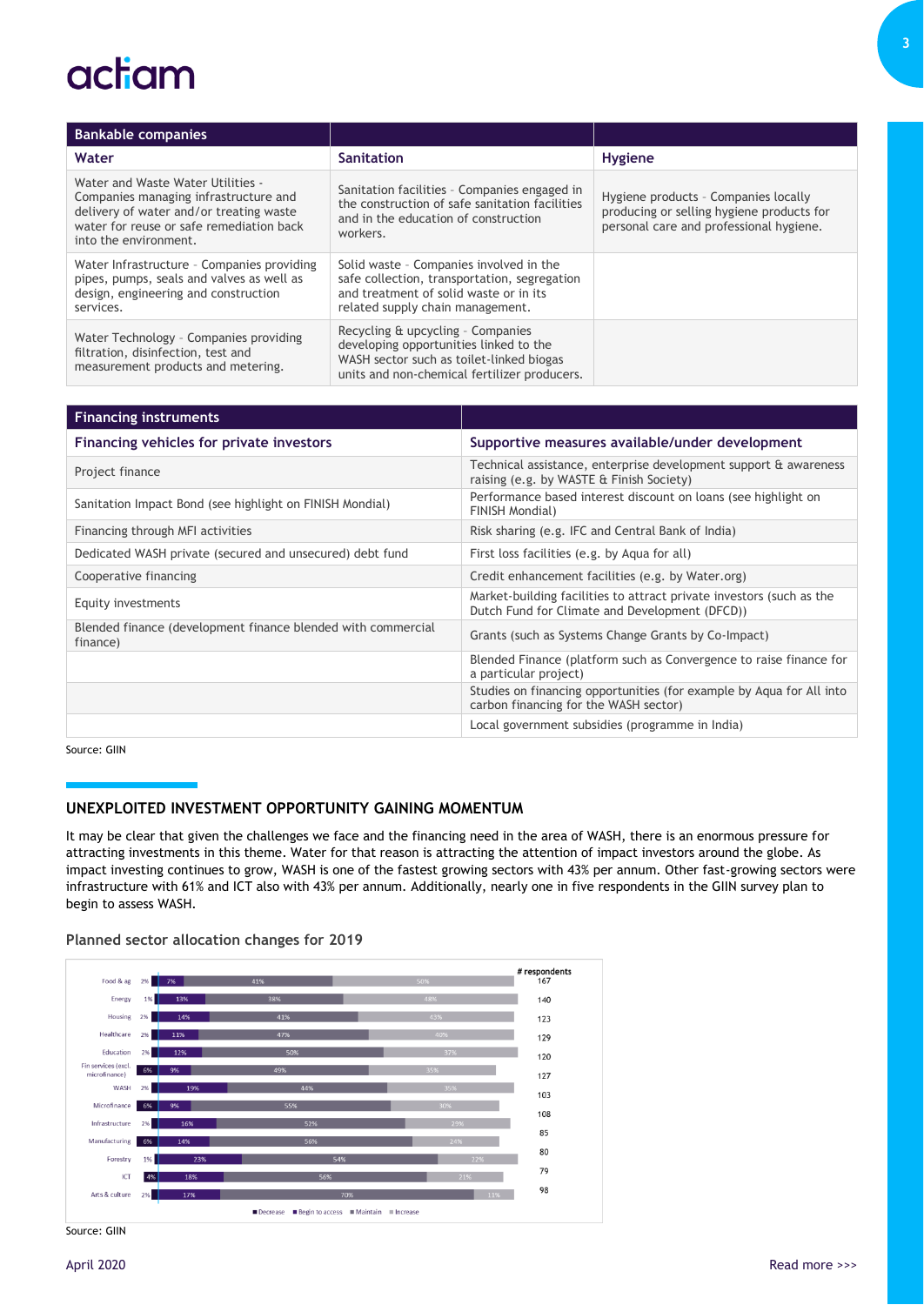# actiam

Private and professional investors are increasingly willing to allocate their capital to impact investing and to contributing to achieving the SDGs. While at the same time, they often argue that there is a lack of sound and sizeable investment solutions in the market that fit their requirements i.e marketbased return, significant size and measurable impact.

For WASH, the impact and economic reasoning is crystal clear. It is however a sector that still requires market-building efforts in emerging markets as today, it has a challenging risk return profile and a location-specific nature. Some of the identified risks include:

- Readily available WASH services are often under-priced
- Investing in WASH is rather risk sensitive as it relates to basic human needs
- Lack of track record of such investments can deter investors
- Lack of investment structure accessible for professional investors is still underdeveloped
- WASH projects are often too small and country, context specific

These challenges provide a barrier to assess and integrate the sector into the investment process of professional investors. The sector's status quo in terms of mobilizing private equity and debt investment can be compared to the financial inclusion sector over a decade ago. A theme that with the right support has made giant leaps in terms of professionalization and is now generally accepted in the investment portfolio of various types of investors.

Focusing on attracting capital to achieve the SGDs, which is crucial to capitalize to achieve them by 2030, there is a role to play for all stakeholders in the impact investing space varying from NGOs, DFIs up to institutional investors with fiduciary duty. Asset managers for example can and should take their responsibility by identifying investable themes and investment opportunities, i.e. WASH, and turning those into sound investment solutions, addressing both investee and investor needs. Especially given the in-depth knowledge and experience needed, the asset manager can play a crucial role by providing research, education and creating awareness. By bringing together strategic, implementation, government and funding partners, the sector has the potential to attract increasing private debt and private equity investment flows.

### **INNOVATIVE PARTNERSHIPS TO MAXIMISE FINANCIAL AND SOCIETAL RETURN**

Besides the current financing gaps the WASH sector is facing, other challenges are present as mentioned in the previous section. As described in the WASH strategy 2016-2030 of the Dutch Ministry of Foreign Affairs, sustainability of WASH services continues to be a key issue as inequitable service remains in certain locations and sector finance has not been mobilized and maximized. In order to achieve the ambitious targets of SDG and be able to finance sanitation sustainably, we need to work together, build innovative partnerships and share knowledge. The two innovative financing highlights below demonstrate the need of aligning interests to generate bankable businesses and projects, overcome some of the identified investment risks and realise long-lasting positive outcomes.

#### **Examples form practice**

**Highlight: Safe sanitation through microfinance investments**



Finish Mondial developed The Sanitation Impact Bond (SIB) in 2019. The scheme is now piloted through a US \$3 million loan provided by partner ACTIAM, to Cashpor Microcredit in India, a microfinance institution (MFI). The pilot aims to test the working of the bond structure, the capacity development measures, the measurement of the impact linked to loan conversion and toilet use.

The SIB pilot programme with Cashpor is being implemented in four states of India, with an objective to add 35,000 toilets, and set out and test the contractual arrangements. Similar partnerships with other MFIs and impact investors are underway and the full SIB will aim to mobilize € 100 million from institutional investors and high net worth individuals. The intended impact is an additional 500,000 safe household sanitation systems built in 2 years, benefitting approximately 2.5 million more people.

**Highlight: WWF bankable projects supporting various stakeholders along the Kafue flats**



Part of the Zambezi basin, the Kafue Flats provide renewable energy and are home to many farmers, businesses and tourists. As more people and companies move into the area, while climate change is making water levels less predictable. This endangers the biodiversity and the future of the more than 900,000 people who derive their income from this area.

WWF is working with AB InBev, the parent company of Zambian Breweries, to study the feasibility of creating a pipeline of sustainable bankable water projects in the Kafue Flats on the entire Landscape Finance Plan, which would be a win-win for communities, businesses and nature. In which innovative financial solutions will play a key role to improve the health of the lower Kafue flats river system and enabling sustainable development.

Source:https://wwf.panda.org/our\_work/water/freshwater\_news/?3378 31/Worsening-water-risks-on-Kafue-river-could-undermine-Zambiasdevelopment